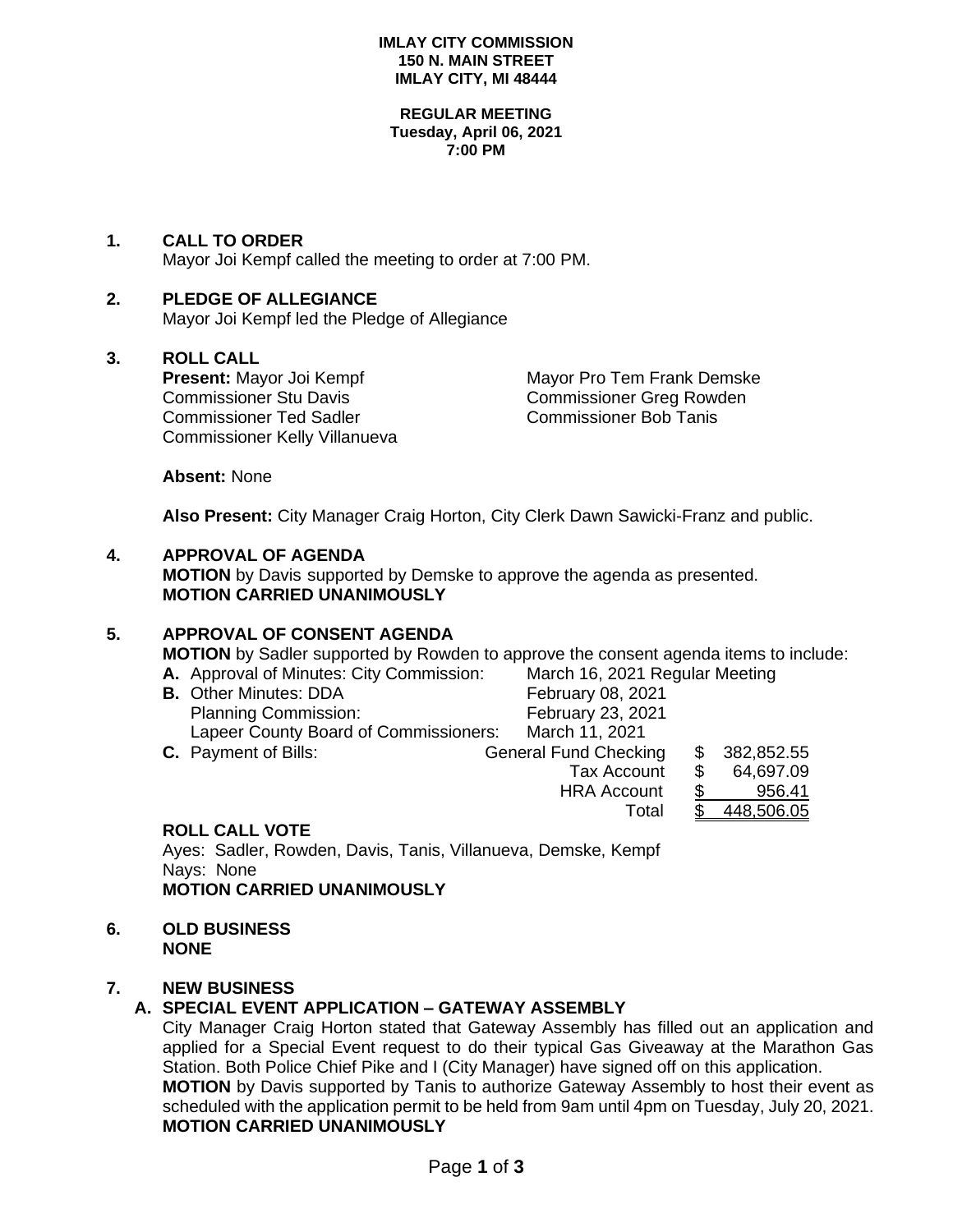**REGULAR MEETING Tuesday, April 06, 2021 7:00 PM**

# **B. IMLAY CITY SCHOOL'S WATER MAIN RELOCATION PAYMENT No. 1-SPICER**

City Manager Craig Horton informed the City Council that this is a first installment – Progress Payment No. 1 to Spicer Group for \$128,664.40 for the Imlay City School Water Main Relocation. The school is paying this cost.

**MOTION** by Davis supported by Tanis to approve the Progress Payment No. 1 to Spicer Group for the Imlay City School Water Main Relocation Project at \$128,664.40 with the cost being paid for by the Imlay City School District.

#### **ROLL CALL VOTE**

Ayes: Davis, Tanis, Villanueva, Demske, Rowden, Sadler, Kempf Nays: None

**MOTION CARRIED UNANIMOUSLY**

### **C. BUDGET WORKSHOP DISCUSSION**

Several dates were mentioned for the upcoming Budget Workshop and the City Commission could not decide on a date when all Commissioners were available. Mayor Kempf asked City Manager Craig Horton to review the city calendar and set a date and get back with the Commissioners once this date has been set.

#### **8. MANAGER'S REPORT**

**City Manager Craig Horton** reported that the SplashPad is ahead of schedule and planned for a finishing date of May 15, 2021. Clean up and testing are in progress and a water meter will be installed by our DPW.

The other item is a handout from the Lapeer County Health Department with weekly updates and a notice of a Drive-Thru Covid19 Vaccination Clinic will be held at the fairgrounds on Tuesday, May 13, 2021 from 10:00am until 7:00pm. Contact the Lapeer County Health Department for more information.

#### **9. OTHER BUSINESS**

Mayor Kempf asked if the Commissioners have anything they would like to discuss and there was none.

#### **10. CITIZENS FROM THE FLOOR**

Mayor Kempf stated that due to Covid restrictions the podium will not be used at this meeting and each person that would like to speak may stand and speak from their seat. Due to the limited number of people allowed in the chamber room at one time, once you have had the opportunity to speak and if you would like to exchange places with others that are waiting outside, please feel free to do so.

Citizens with comments regarding the Police Department were heard.